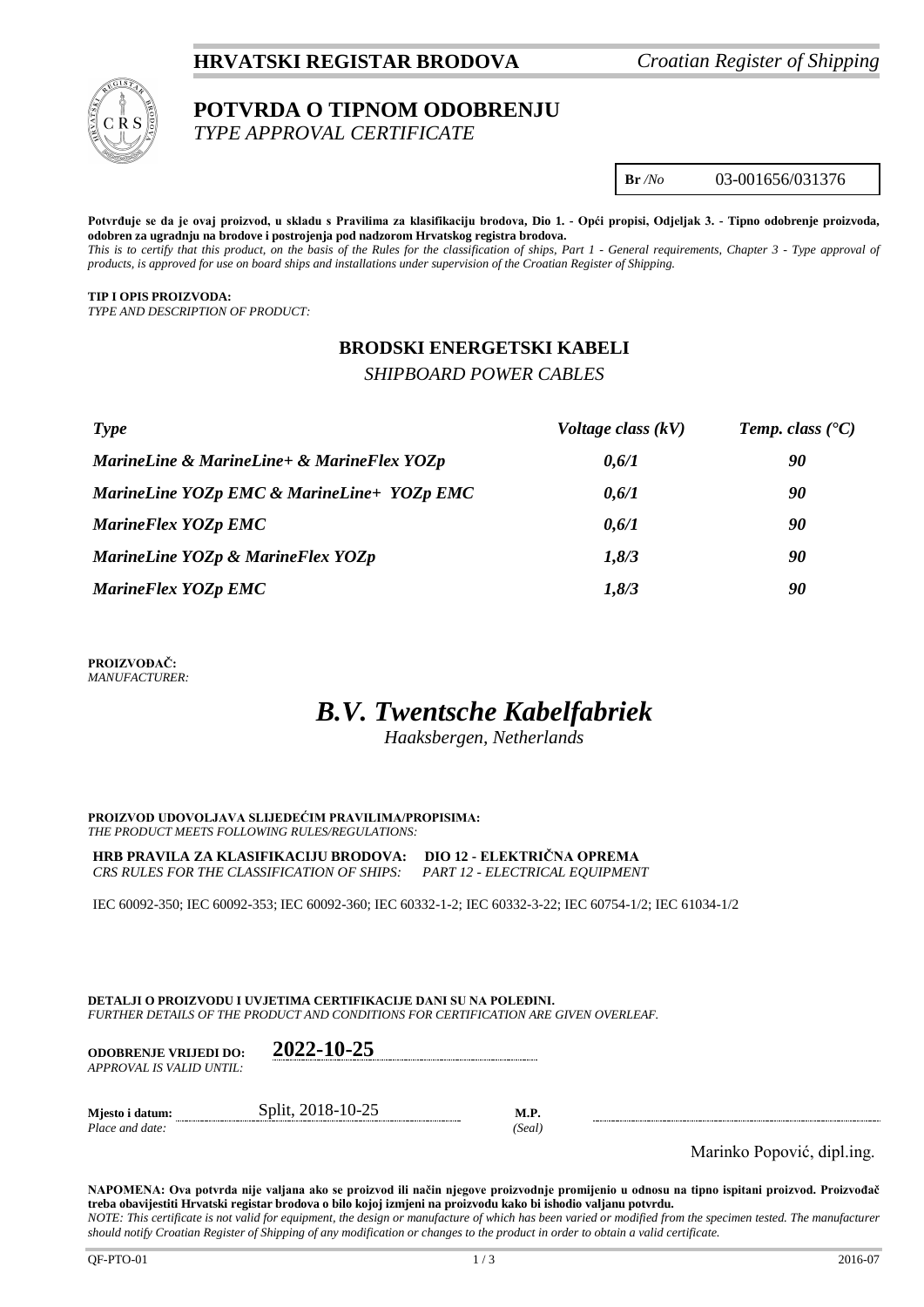#### **PODROBNIJI OPIS PROIZVODA:** *DETAILED PRODUCT DESCRIPTION:*

*Low voltage power cables for power and lighting applications in all ship areas and Low voltage power cable with enhanced EMC properties for use in sensitive EMC areas (EMC). High abrasion resistant sheath. Halogen free and low smoke, flame retardant in fire conditions. Different sheath colours. Maximum conductor temperature: 90°C*

| $0.6/1kV$ or $1.8/3kV$                                                                  |
|-----------------------------------------------------------------------------------------|
| $90^{\circ}$ C                                                                          |
| IEC 60332-1 and IEC 60332-3-22 Cat. A                                                   |
| IEC 60754-1/2                                                                           |
| IEC 61034-1/2                                                                           |
|                                                                                         |
| Plain or tinned stranded copper Class 2, round or sector shaped or Class 5 (MarineFlex) |
| XLPE                                                                                    |
| Non hygroscopic tape or Halogen free filler (MarineLine+ and MarineFlex)                |
| Tinned or plain copper wire braid                                                       |
| For EMC cables: Cu/Pet tape under braid                                                 |
| SHF1                                                                                    |
|                                                                                         |

### **Product Range:**

#### MarineLine YOZp 0,6/1 kV

| Number of cores                  | Cross sectional area $(mm2)$ |
|----------------------------------|------------------------------|
| - 37<br>$\overline{\phantom{0}}$ | L.)<br>ن ک                   |
| $ \cdot$                         | $4 - 300$                    |

#### MarineLine + YOZp 0,6/1 kV

| Bilaama k<br>$\mathbf{A}$<br>cores<br>$\sim$<br>ши | $(mm^2)$<br>area<br>dross sectional |
|----------------------------------------------------|-------------------------------------|
| -                                                  | 300<br>$\overline{\phantom{0}}$     |

#### MarineFlex YOZp 0,6/1 kV

| Number of cores                  | Cross sectional area (mm <sup>2</sup> ) |
|----------------------------------|-----------------------------------------|
| - 37<br>$\overline{\phantom{0}}$ | $\sim$<br>ر. د<br>ن ک                   |
|                                  | 300<br>$\Delta =$                       |

#### MarineLine YOZp 1,8/3 kV & MarineFlex YOZp 1,8/3 kV

| Number of cores | Cross sectional area $\text{(mm)}$ |
|-----------------|------------------------------------|
|                 | $10 - 300$                         |
|                 | $10 - 300$                         |

#### MarineLine YOZp EMC 0,6/1 kV

| Number of cores | Cross sectional area $(mm2)$ |
|-----------------|------------------------------|
| l – 37          | 1.5 2.5                      |
| $-5$            | $4 - 300$                    |
| $3+3E$          | $10 - 300 / 4 - 50$          |

#### MarineLine+ YOZp EMC 0,6/1 kV

| Number of cores          | Cross sectional area $(mm2)$ |
|--------------------------|------------------------------|
| $\overline{\phantom{m}}$ | $4 - 300$                    |
| $+3E$                    | $10 - 300/$<br>$4 - 50$      |

#### MarineFlex YOZp EMC 0,6/1 kV

| Number of cores | Cross sectional area $\text{(mm)}$ |
|-----------------|------------------------------------|
| . – *           | $16 - 300$                         |
| $+3E$           | $16 - 300 / 6 - 50$                |